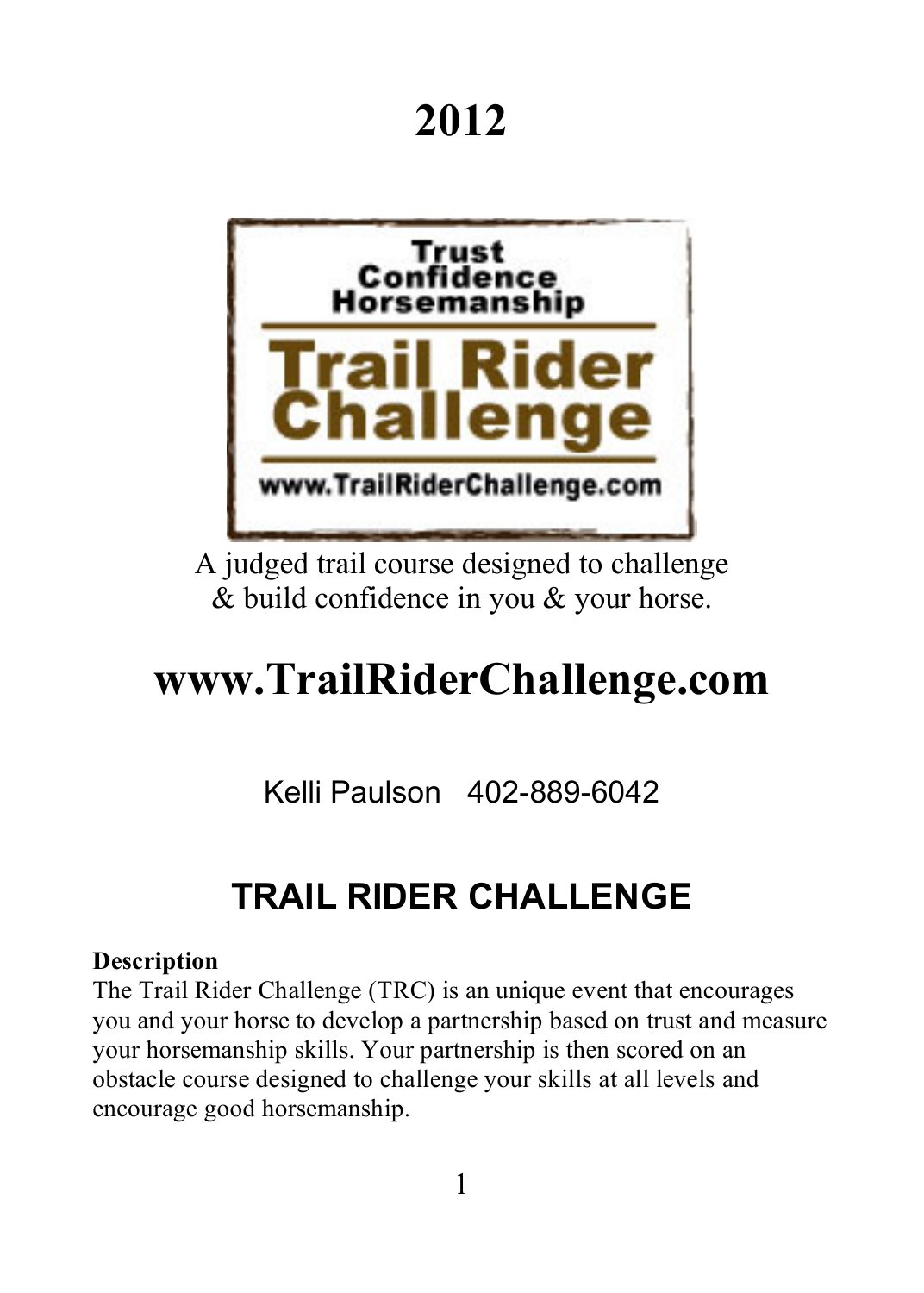#### **Purpose**

This event will give you the opportunity to set goals, measure your progress, gain confidence, expose your horse to new things, and win prizes. The TRC is about having fun, building confidence, promoting good horsemanship and challenging you and your horse to new levels. It is an encouraging, supportive group of people who want to learn and challenge themselves.

## **2012 Events**

| TRC & WD                               |
|----------------------------------------|
| Crannell Creek Horse Farm, Tekamah, NE |
| TRC Fun Day                            |
| Kesselring's, Seward, NE               |
| TRC & WD                               |
| Skyline Arena, Elkhorn, NE             |
| TRC & WD 2012 Finals!                  |
| Crannell Creek Horse Farm, Tekamah, NE |
| Haunted TRC                            |
| <b>Location TBA</b>                    |
|                                        |

### **SCHEDULE for TRC & WD**

#### **(Fun Days have different schedules)** Registration opens at 8:00 am. 9:00 am In-Hand and Basic Course 11:00 am Trail Rider Challenge Course 1:00 pm Fun Classes Run-Ride-Lead Pony a Horse Trail Horsemanship 2:00 pm Extreme Trail Rider Challenge 4:00 pm Western Dressage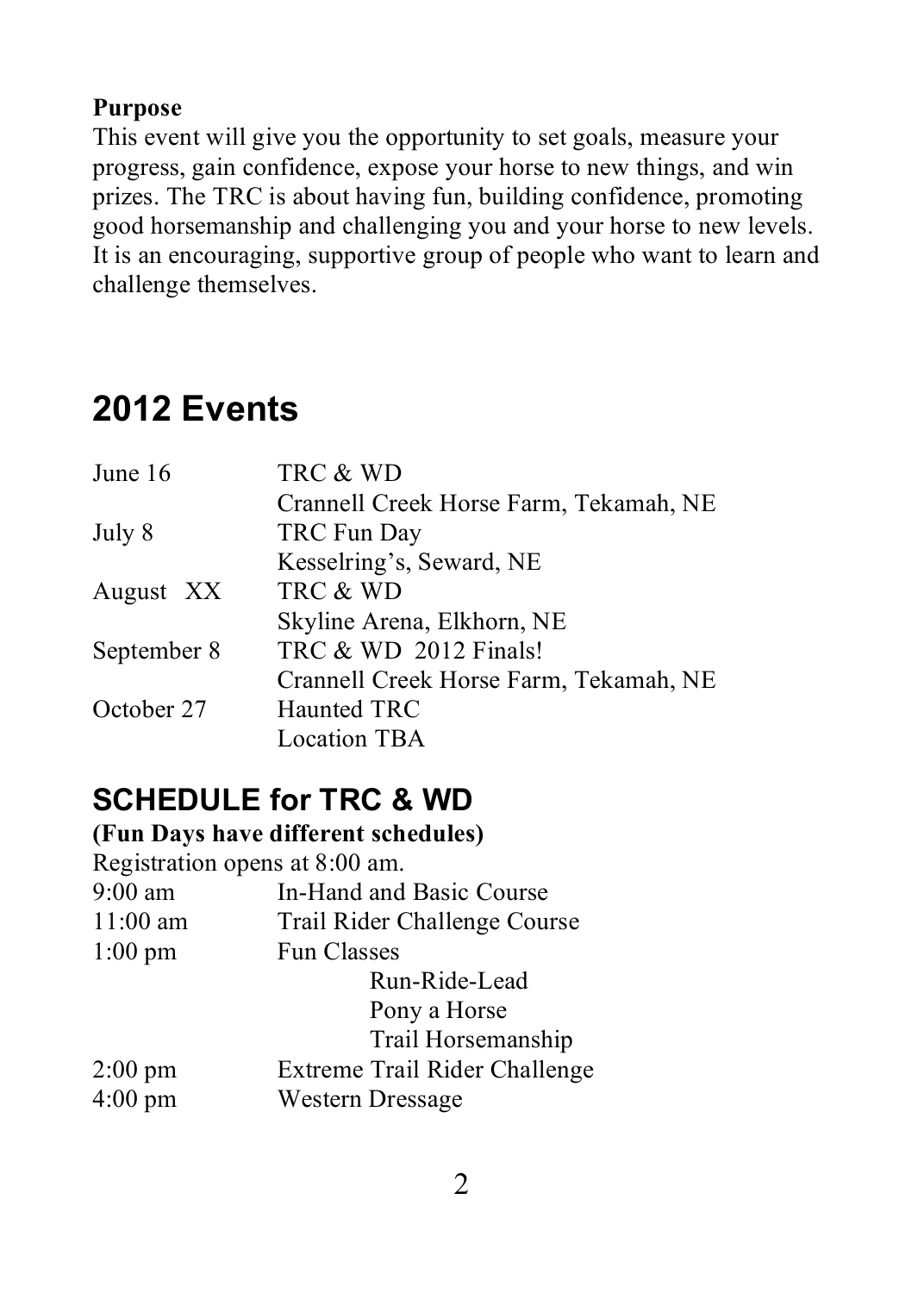### **ENTRY FEES for TRCs and WD**

| (Fun Days vary by event)       |                                       |
|--------------------------------|---------------------------------------|
| In-Hand                        | \$10                                  |
| <b>Basic Course</b>            | \$15                                  |
| Trail Rider Course             | \$25                                  |
| <b>Fun Classes</b>             | \$ 5 each                             |
| <b>Extreme Trail Challenge</b> | \$35                                  |
|                                | Extreme Jackpot \$20 per horse/rider* |
| Western Dressage               | \$10 per test                         |

Ride all day in one division (14 and over) for \$85 Ride all day except Extreme Trail Challenge - Youth (13 and under) for \$50. Youth must have management approval to ride in Extreme division.

### NO MEMBERSHIP FEES!

**\*Jackpot paid back 100% to top 3 scores of those who entered jackpot. Jackpot is in addition to all day ride fee.**

## **Courses**

**1. In-Hand Course:** Course is in the arena and consists of 5 obstacles to be completed while leading your horse. Suitable for horses of all ages and ponies..

**2. Basic Course:** Course is in the arena and basic. Suit for all ages of horses and riders. Walk-Trot.

**3. Trail Rider Challenge Course** is scored and timed. 10 obstacles are worth 10 points each. Time is worth 10 points. It is in an open area, includes loping and more challenging obstacles. Open to all ages and skill levels of horse and rider. Time Limit

**4. Extreme Trail Challenge Course**: is scored and timed. 10 obstacles are worth 10 points each. Time is worth 10 points. It is in an open area, includes loping and a higher level of difficulty and skill. Open riders over 14 and youth riders with permission. Time Limit.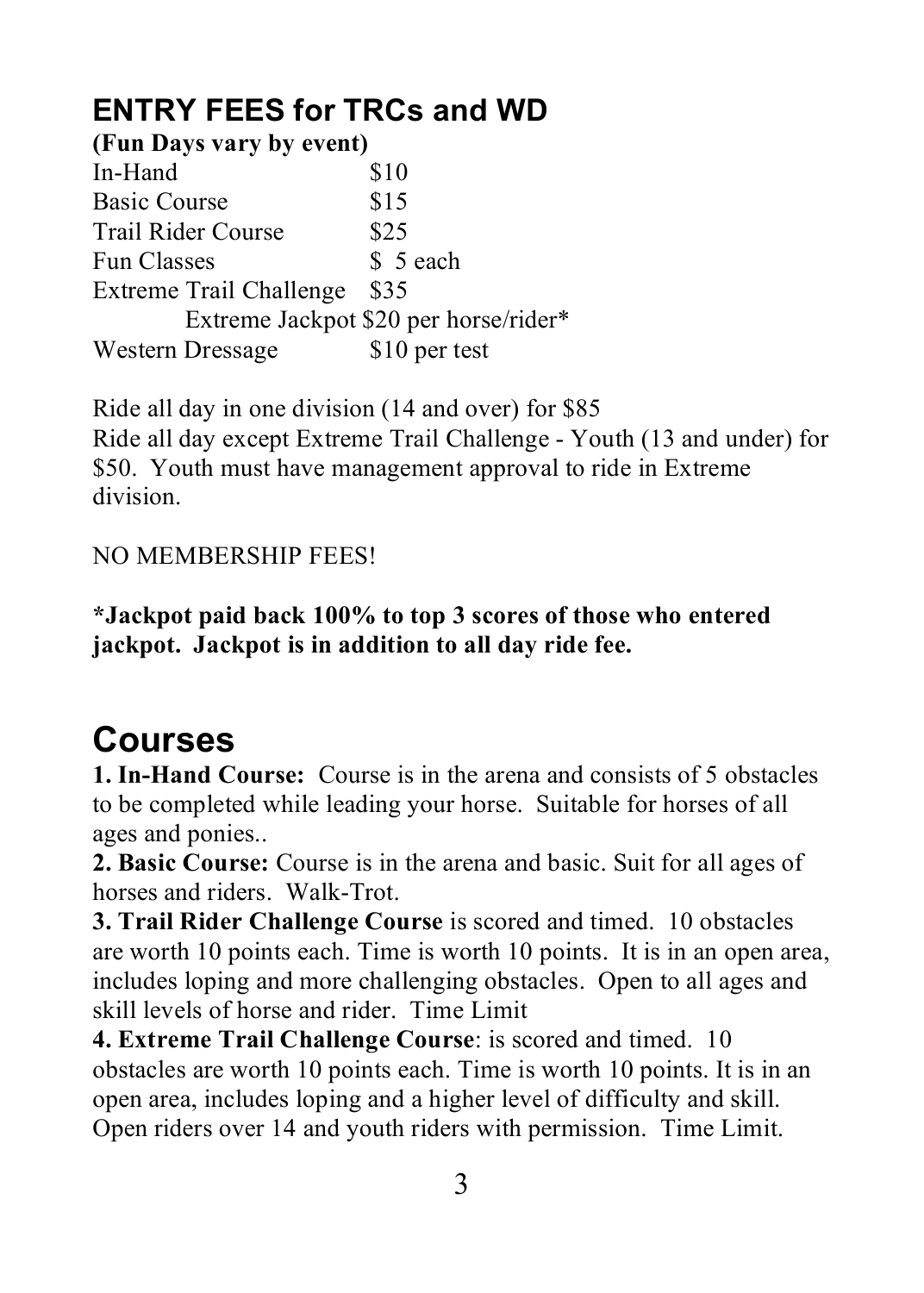## **Divisions**

**Four divisions** will be at each event and have year-end prizes.

- 1. Youth Division: Riders 13 & under as of January 1.
- 2. Novice Division: For beginner riders. Novices have never won a TRC, a Trail Class or a similar event. Novices have never been paid to ride, train or give lessons.
- 3. Green Horse: For horses who have been under saddle less than 1 year prior to the start of the season or horses who have never competed in any event prior to season.
- 4. Open Division: Open to all horses and riders.

## **PRIZES & AWARDS**

Ribbons  $1st - 6<sup>th</sup>$ . in all divisions.

**"TRC CASH"** will be awarded as follows:

Amount of TRC Cash paid back per class:

| In-Hand                   | \$3 per entry  |
|---------------------------|----------------|
| <b>Basic Course</b>       | \$5 per entry  |
| <b>Trail Rider Course</b> | \$7 per entry  |
| <b>Fun Classes</b>        | \$1 per entry  |
| Extreme Trail Challenge   | \$10 per entry |
| Western Dressage          | \$2 per entry  |

TRC CASH awarded to 4 places per class: 40%, 30%, 20%, 10%

### "TRC CASH" can be used as follows:

In the "TRC Store" for various items such as T-Shirts, Caps, Tack, Flags, Jewelry, Buckles, Gift Certificates, Trail Obstacles and more. Many items will be at event. Even more items online: www.TrailRiderChallenge.com. Items will be added throughout the season.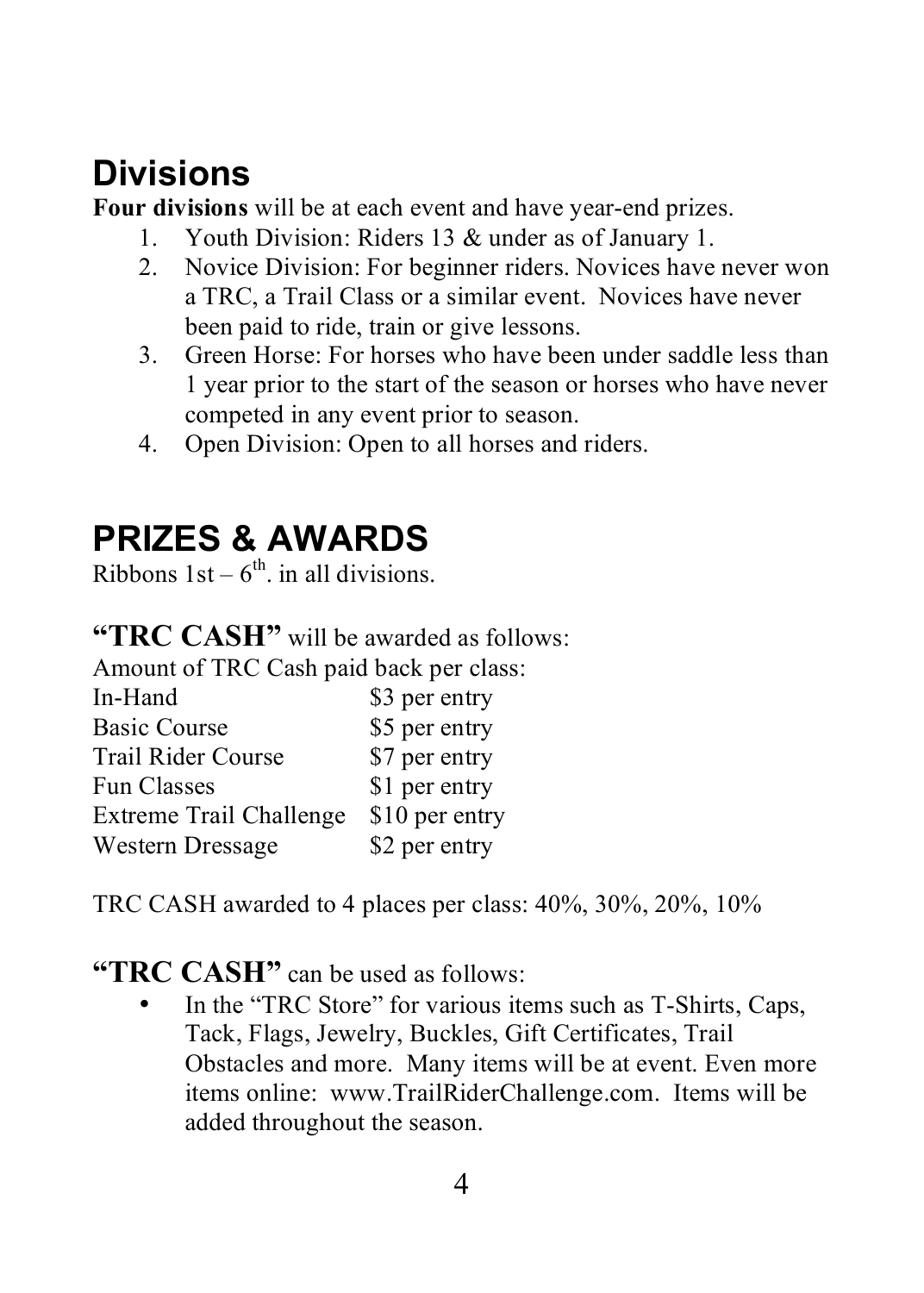- You may save your TRC Cash and redeem anytime before 12/31/2012.
- You may use your TRC Cash for future TRC entry fees.
- You may use your TRC Cash for clinics with Kelli Paulson.

### **YEAR END AWARDS**

### **TRC**

Frame certificates will be awarded for  $1<sup>st</sup> - 4<sup>th</sup>$  in each level. Riders must compete in 2 or more events to be eligible for awards.

A special award will be given to each horse & rider whose score average is over 6 at 3 events.

A special award will be given to each horse & rider whose score average is over 7 at 3 events.

### **WD**

Frame certificates will be awarded for  $1<sup>st</sup> - 4<sup>th</sup>$  in each division. Riders must compete in 2 or more events to be eligible for awards.

A special award will be given to each horse & rider whose score average is over 65 at 3 events.

**How to Enter:** Entries close 20 minutes before a division begins. 10% discount for pre-registrations (post-marked by the Monday prior to the event) Mail to: TRC, 380 Co Rd 34, Tekamah, NE 68061 Registrations accepted at the event.

**Spectators:** Free. Bring a lawn chair.

### **Horse Eligibility**

Horses may see a course only once. Open to any breed and riding discipline.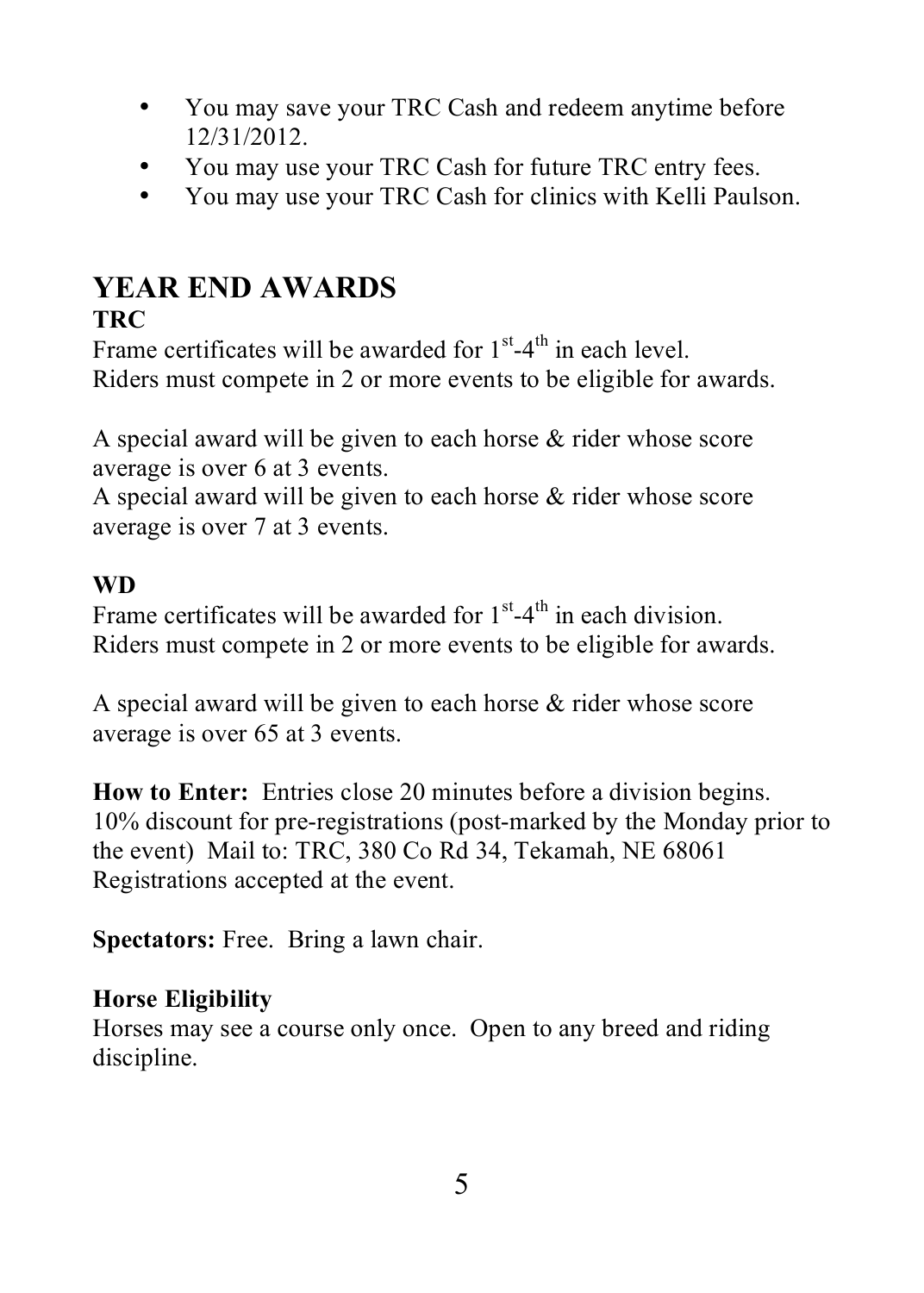**Exhibitor Order** will be determined by show management by drawing and posted. Accommodations are made for exhibitors with multiple horses. You must compete in this order.

## **Trail Rider Challenge OBSTACLES**

Most obstacles will come from this list. Show management has the right to be creative.

### **TYPICAL OBSTACLES:**

- 1. GATE Opening, passing through and closing the gate.
- 2. CROSSING OBSTACLE poles, logs, bridge, water, ditch, or tarp
- 3. DRAGGING OBSTACLE log, tire, tarp, pallet, etc
- 4. ROPE A STATIONARY STEER judged on horse, not rider's roping ability
- 5. LOADING INTO A TRAILER

6. REMOVE, CARRY AND REPLACE AN ITEM - slicker, bucket, ball, flag, saddlebag, etc

- 7. BACK or ride thru & around obstacles or up and down hill
- 8. SIPEPASS over a single pole or poles.

9. JUMP - Lope over a small jump (log or small barrel). Youth may trot.

- 10. MAILBOX Approaching the object and handling an item
- 11. THROUGH Cowboy curtains, tunnels

12. NATURAL TERRAIN - brush, sticks, downfall areas, ravines, hills, debris

- 13. MOUNTING From fence, block, log, windmill
- 14. CIRCLES or Straight Line– trot, lope, lead changes, slow, fast
- 15. SMOKE campfire
- 16. LOUD NOISES
- 17. MAZE or tight fit
- 18. PICKIN UP HORSES FEET
- 19. PONY A HORSE (Xtreme division)
- 20. MANUEVERS Pivots, rollbacks, stops, weaving or pattern
- 21. CATTLE Move from pen to pen (Xtreme division)
- 22. WATER crossing, sprinkler, carry, creek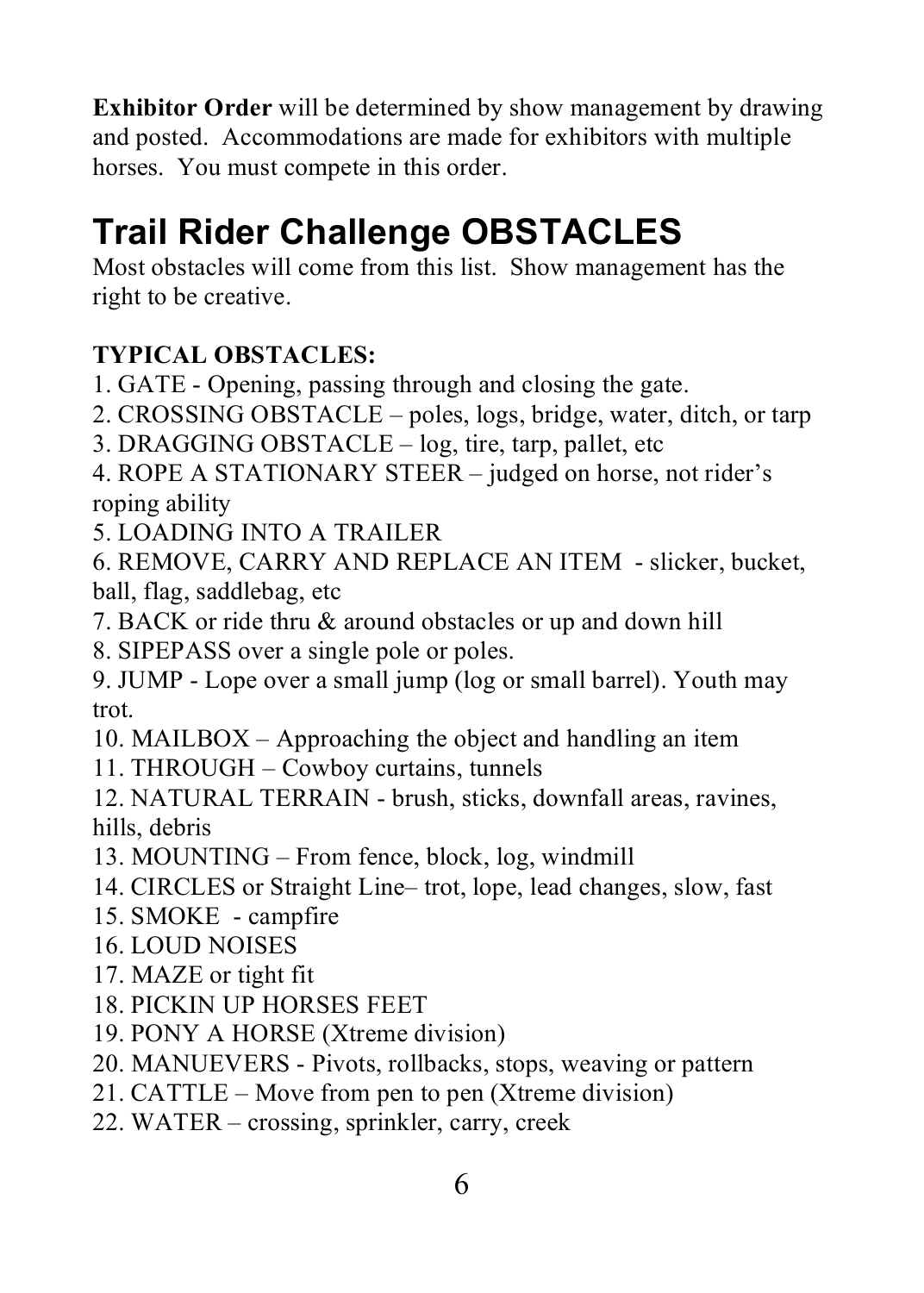**A course walk through for competitors will be 15 minutes before competition begins**. It is the competitor's responsibility to fully understand the course and rules at this time. Obstacles must be completed in the designated order. It is acceptable to ask the judge where to go next.

# **SAFTEY**

Obstacles are designed with safety in mind. However, if you feel an obstacle is beyond the abilities of you and/or your horse you may skip that obstacle. You will receive a zero for that obstacle but will still receive a score for the course.

Helmets are encouraged but not required.

Competitors and parents/legal guardians of youth assume all responsibility when on the grounds and participating in the event.

## **RULES**

- 1. Open to any discipline of riding and breed(s) of horse.
- 2. Horse can go through each course only once. A rider may exhibit multiple horses.
- 3. All riders must sign a release form. Riders 17 years or age and under must have parent/guardian signature on release form. Release forms online.
- 4. Riders must pay a non-refundable entry fee.
- 5. Riders may not consume alcoholic beverages before or during their ride. A rider will be disqualified if it appears that the rider is using drugs or alcohol.
- 6. Equines must be serviceably sound and in good condition as determined by the judge.
- 7. Horses may be shown in any division if the rider is eligible for the division.
- 8. It is expected that each horse shall be treated humanely with kindness and respect at all times. Horses should have the opportunity to display their great natural ability not hindered by drugs, surgical alterations or inhumane treatment. Our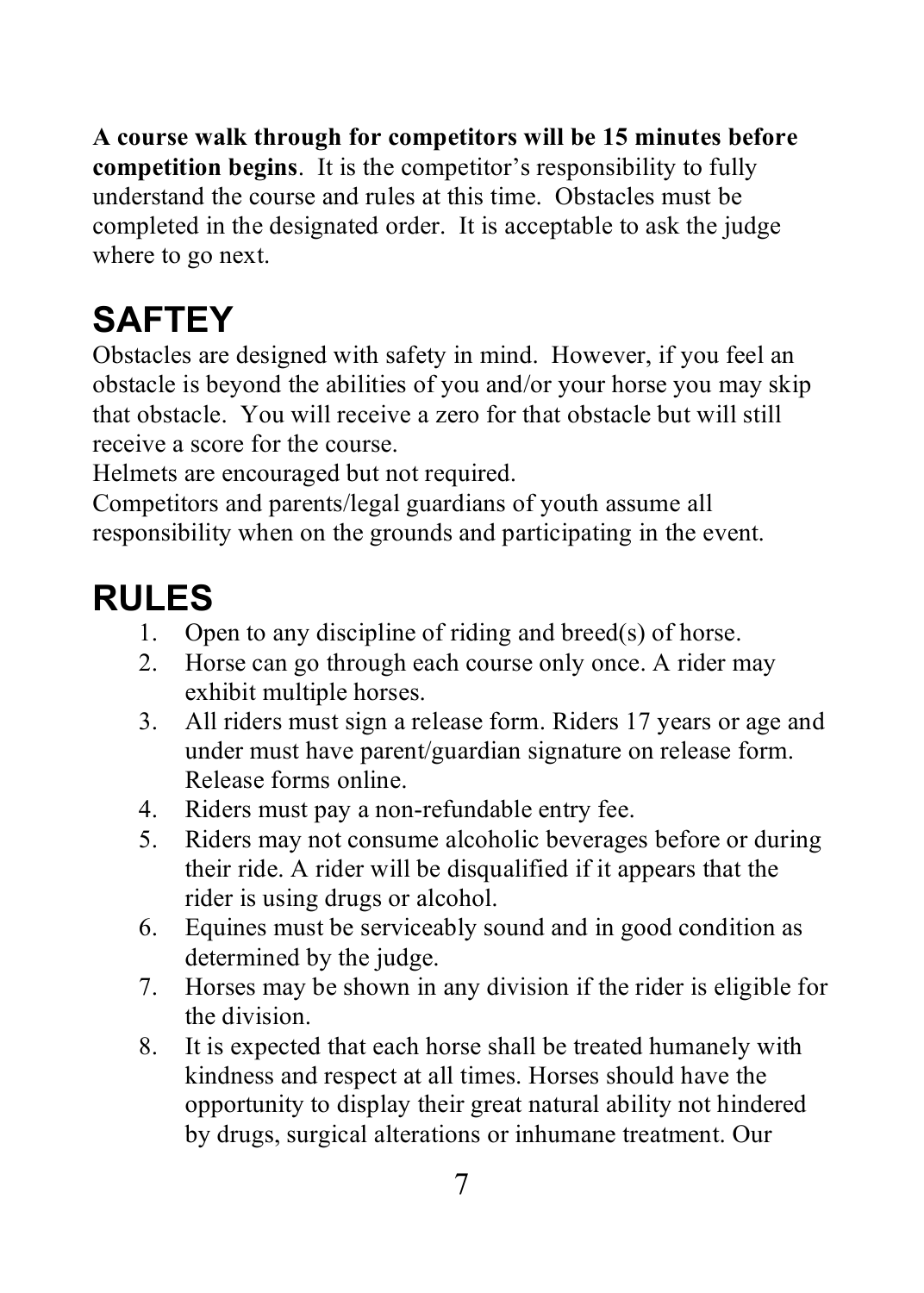position is to hold to the highest standard of integrity in treatment and care of the horse.

- 9. The judge always has the option of disqualifying an exhibitor for safety reasons, disrespect or misconduct.
- 10. No whining, moaning, or complaining. The object is to have fun and to better our horsemanship. Suggestions are welcome.
- 11. No horses on the course before their turn.
- 12. If you choose to lead your horse through an obstacle you must remount before moving toward the next obstacle.
- 13. If you happen to fall off your horse and you can regain control without assistance and remount you may do so. If your horse leaves the course you are disqualified.
- **14. The judge will blow whistle and ask contestant to move on to next obstacle upon the third refusal or after 30 seconds of not completing an obstacle. The rider MUST move to the next obstacle. Riders who do not move on will be disqualified!**
- 15. Failure to complete an obstacle results in a zero for that obstacle and a 30 second time penalty, not a disqualification.
- 16. It is permissible to change rein hand to work with an obstacle.
- 17. Please respect the facility, treat it well and clean up after yourself.
- 18. Show management has the right to add additional rules if necessary. Rule additions will be posted at registration table.

# **TACK & ATTIRE**

Attire: Boots with a heel are mandatory. Dress should be appropriate for the weather and the event, neat and functional. Show clothing not required.

**Numbers:** The number will be displayed in a visible manner.

**Tack:** must be safe, humane and in good working condition. If show management determines an item to be unsafe or not humane the exhibitor has 10 minutes to correct the problem and return to the course.

**Snaffle Bits and Bosals**: Any horse may be shown 2 handed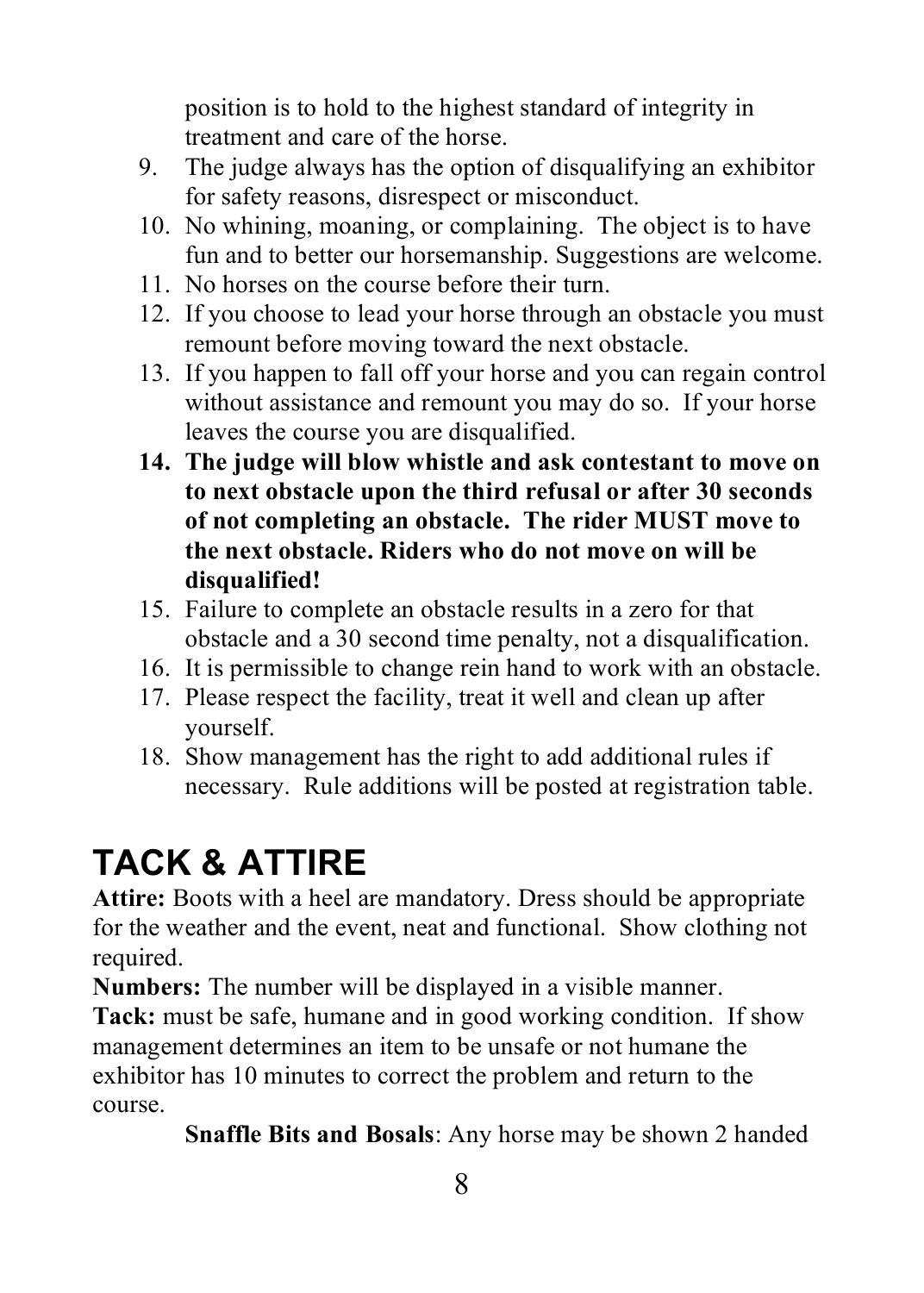using a snaffle or bosal.

**Horses that are shown in bit with a shank should be ridden one-handed.** Use of two-hands penalized.

**Discouraged Equipment**: Mechanical hackamores, tiedowns, draw reins, martingales, and wire chinstraps strongly discouraged.

### **JUDGING**

Each contestant will perform the required trail pattern individually. The best trail horse will be willfully guided with no apparent resistance. Any movement made by the horse on it's own or deviation from the pattern must be considered a lack of control. Credit will be given for horsemanship, smoothness, calmness, finesse, forward motion, control, attitude, **quickness** and authority in performing the various obstacles while using controlled speed. This event is intended to display the versatile working ability of a horse.

- A good horseman will never endanger themselves or their horse.
- A good working relationship between horse and rider should be rewarded

Riders will abide by the ruling of the judge. All judges' decisions are final.

# **SCORING**

Each obstacle will be worth 10 points for a possible total score of 110 points.

Points can be given in .5 increments.

Scoring system;

- 0 Not Attempted
- 1 Attempt made, uncooperative horse, 3 refusals
- 2 Attempt made, uncooperative horse, 2 refusals
- 3 Attempt made, uncooperative horse, 1 refusal
- 4 Obstacle complete with hesitation, rough but done
- 5 Obstacle completed with slight deviation or hesitation
- 6 Obstacle completed as expected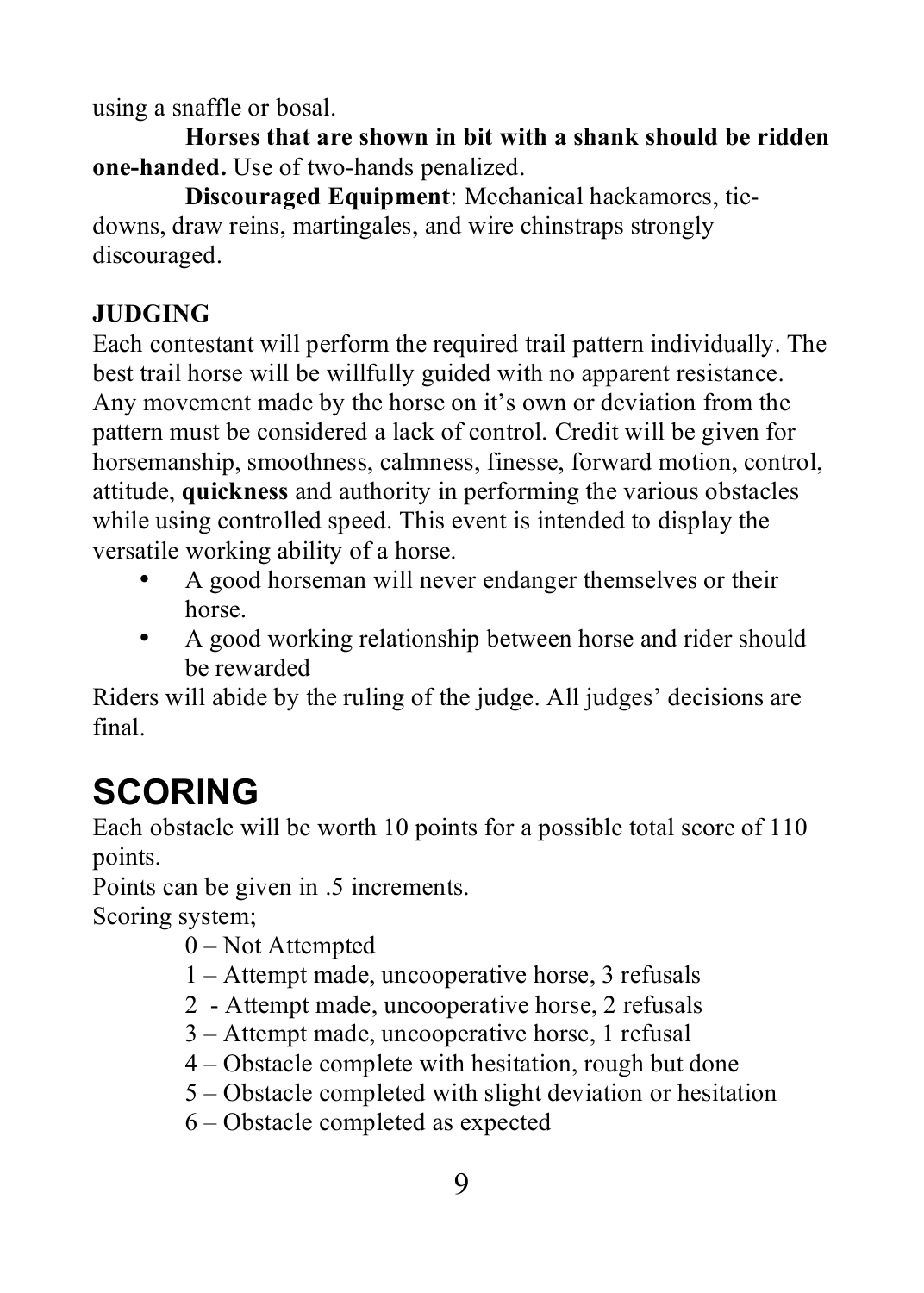- 7 Obstacle completed smoothly and willingly
- 8 Obstacle completed willingly with finesse
- 9 Obstacle completed willingly with a higher degree of difficulty
- 10 Obstacle completed willingly with a higher degree of difficulty and extreme finesse

### **TIME**

The competition time keeper/time clock will record the entry/competitors time. The official timer will have the final time decision and may not be challenged.

10-minute time limit for all divisions or as posted at walk through.

Trail Rider Challenge: Time points are given in 30-second increments. Time points are given in addition to the exhibitors score for obstacles.

> The fastest time is awarded 10 pts Exhibitors within 30 seconds of the fastest time receive 9pts. Exhibitors within the next 30 seconds will receive 8pts. Exhibitors within the next 30 seconds will receive 7pts. Exhibitors within the next 30 seconds will receive 6pts. Exhibitors within the next 30 seconds will receive 5pts. Exhibitors within the next 30 seconds will receive 4pts. Exhibitors within the next 30 seconds will receive 3pts. Exhibitors within the next 30 seconds will receive 2pts. Exhibitors within the next 30 seconds will receive 1pts. Points are awarded based on the fastest time and 4.5 minutes thereafter.

In the event of a tie score in any division, the fastest time will win.